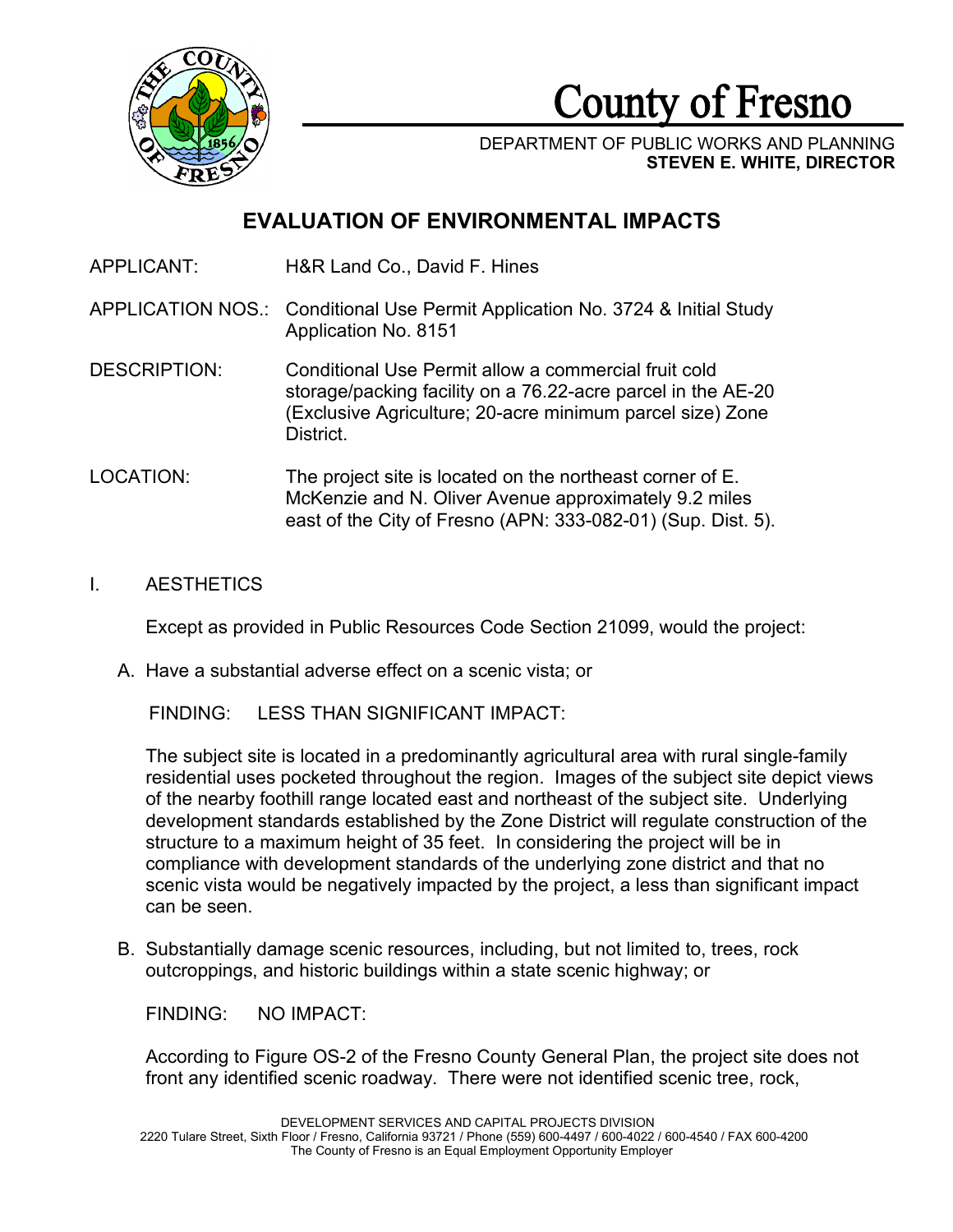outcropping, or historic building within a state scenic highway that would be affected by the project proposal.

C. In non-urbanized areas, substantially degrade the existing visual character or quality of public views of the site and its surroundings? (Public views are those that are experienced from publicly accessible vantage points.) If the project is in an urbanized area, would the project conflict with applicable zoning and other regulations governing scenic quality; or

FINDING: LESS THAN SIGNIFICANT IMPACT:

The project site is located in an agricultural area, currently occupied with citrus trees and orchards. The placement and construction of the project would create a cold storage and fruit packing facility on the project site that would change the existing visual character, however, this change is not expected to result in a significant impact where public views and the existing visual character would be substantially degraded.

D. Create a new source of substantial light or glare which would adversely affect day or nighttime views in the area?

#### FINDING: LESS THAN SIGNIFICANT IMPACT WITH MITIGATION INCORPORTATED:

Review of the Applicant's Operational Statement indicates that outdoor lighting is planned to be utilized on the property for security purposes. Due to the utilization of outdoor lighting, this new source of light and glare would adversely affect nighttime views of the area. Mitigation in the form of design and placement of outdoor lighting will be implemented to ensure less than significant impact on adjacent properties and rightof-way due to the new sources of light and glare.

#### *\* Mitigation Measure(s)*

*1. All outdoor lighting shall be hooded and directed so as not to shine toward adjacent properties and public streets.*

#### II. AGRICULTURAL AND FORESTRY RESOURCES

In determining whether impacts to agricultural resources are significant environmental effects, lead agencies may refer to the California Agricultural Land Evaluation and Site Assessment Model (1997) prepared by the California Department of Conservation as an optional model to use in assessing impacts on agriculture and farmland. In determining whether impacts to forest resources, including timberland, are significant environmental effects, lead agencies may refer to information compiled by the California Department of Forestry and Fire Protection regarding the state's inventory of forest land, including the Forest and Range Assessment Project and the Forest Legacy Assessment project; and forest carbon measurement methodology in Forest Protocols adopted by the California Air Resources Board. Would the project: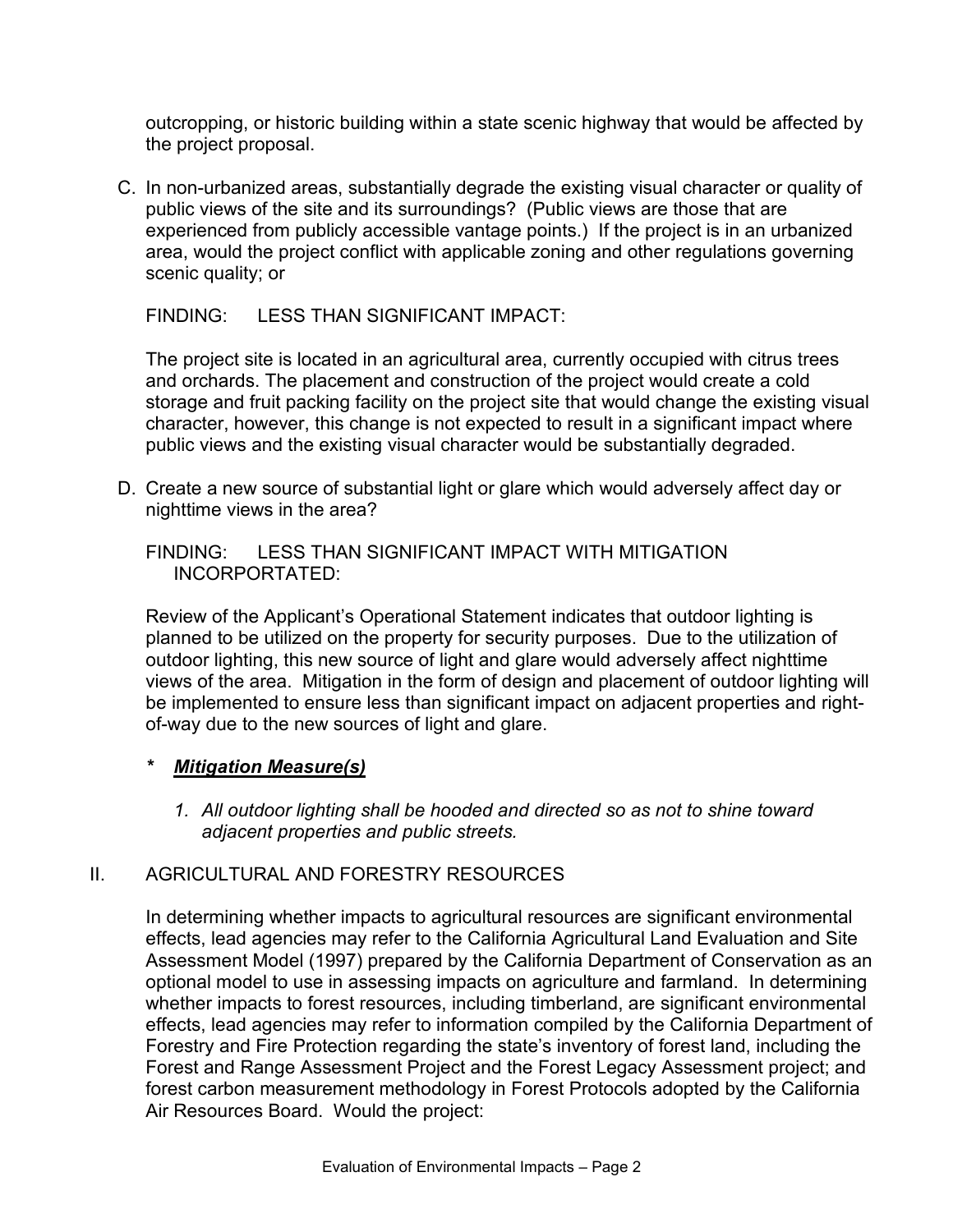- A. Convert Prime Farmland, Unique Farmland, or Farmland of Statewide Importance, as shown on the maps prepared pursuant to the Farmland Mapping and Monitoring Program of the California Resources Agency, to non-agricultural use; or
- B. Conflict with existing zoning for agricultural use, or a Williamson Act Contract; or

FINDING: LESS THAN SIGNIFICANT IMPACT:

Review of the 2016 Important Farmland Map indicates that the project site is designated Farmland of Statewide Importance. The underlying AE-20 (Exclusive Agricultural, 20 acre minimum parcel size) Zone District allows the proposed use subject to approval of a Conditional Use Permit. In addition to the proposed use being allowed subject to approval of a CUP, the use can be considered supportive of agricultural operations. The subject parcel is not under Williamson Act Contract. In considering the proposed agricultural supportive use and size of the conversion, a less than significant impact is expected.

- C. Conflict with existing zoning for forest land, timberland, or timberland zoned Timberland Production; or
- D. Result in the loss of forest land or conversion of forest land to non-forest use; or

FINDING: NO IMPACT:

The project site is not situated in forest land or timberland and would not result in the loss of forest land or conversion of forest land to non-forest use.

E. Involve other changes in the existing environment, which, due to their location or nature, could result in conversion of farmland to non-agricultural use or conversion of forestland to non-forest use?

FINDING: NO IMPACT:

The project would result in the conversion of a portion of the subject parcel to accommodate the proposed operation. The proposed operation is supportive of agriculture but would convert a portion of the site from productive farmland. Outside of any expansion of the proposed use on the proposed parcel, which is still subject review under the CUP, conversion of farmland outside of the subject parcel is not likely to occur as the underlying zone district of the area will be unchanged.

III. AIR QUALITY

Where available, the significance criteria established by the applicable air quality management district or air pollution control district may be relied upon to make the following determinations. Would the project:

A. Conflict with or obstruct implementation of the applicable Air Quality Plan; or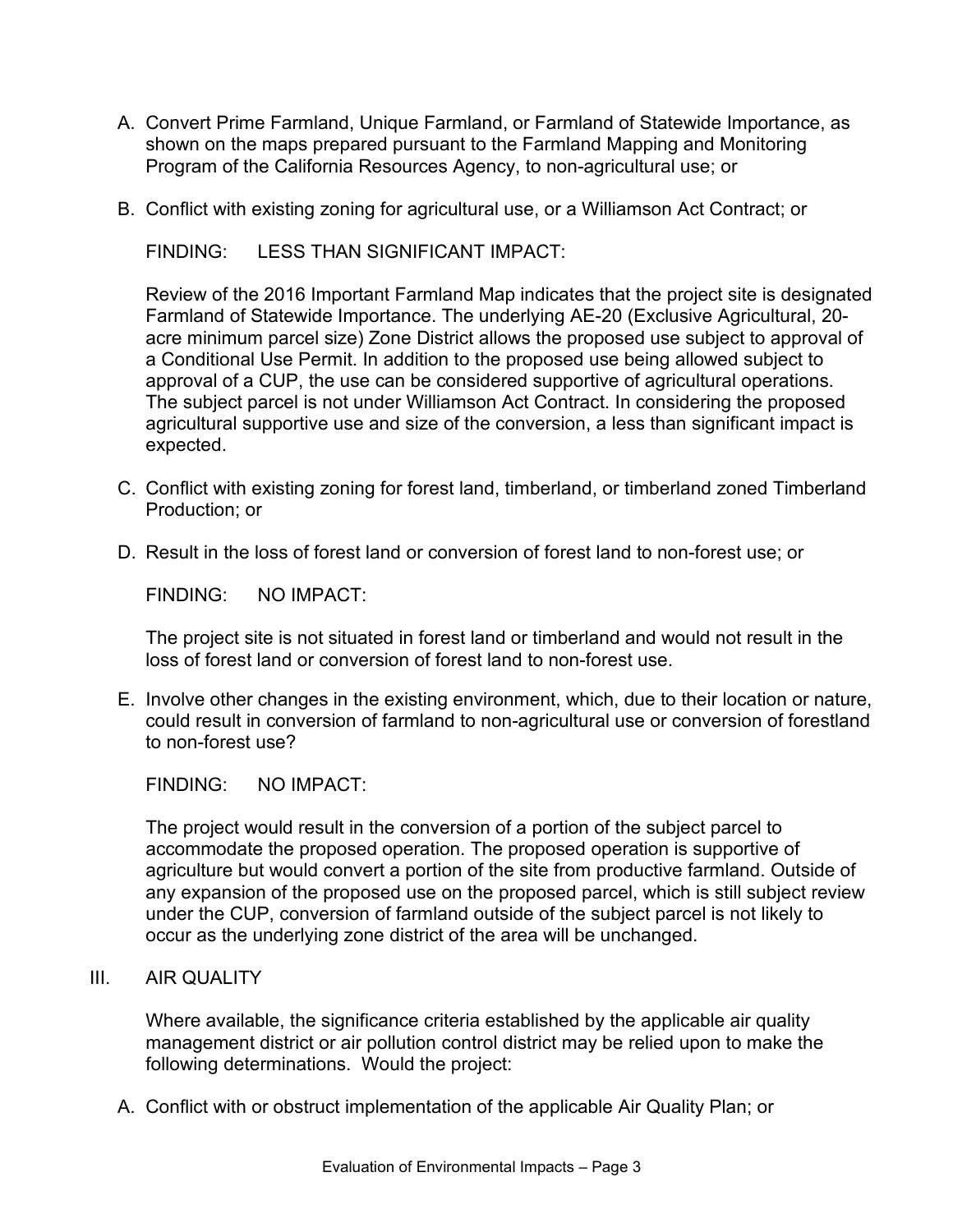B. Result in a cumulatively considerable net increase of any criteria pollutant for which the project region is non-attainment under an applicable federal or state ambient air quality standard; or

FINDING: LESS THAN SIGNIFICANT IMPACT:

The San Joaquin Valley Air Pollution Control District (SJVAPCD) were notified of the subject application. No concerns were expressed by the SJVAPCD to indicate that the project would result in conflict with an applicable Air Quality Plan or result in cumulatively considerable net increases of a criteria pollutant. All applicable SJVAPCD rules and regulations for the permitting and operation of the proposed facility are expected as regulatory requirements. Therefore, with required compliance of all applicable rules and regulations enforced by the SJVAPCD, the project will have a less than significant impact.

- C. Expose sensitive receptors to substantial pollutant concentrations; or
- D. Result in other emissions (such as those leading to odors) adversely affecting a substantial number of people?

FINDING: LESS THAN SIGNIFICANT IMPACT:

No expressed concerns were produced by the SJVAPCD. The nearest sensitive receptor is a single-family residence located approximately 85 feet west of the subject parcel. The proposed operation does not include manufacturing of their equipment and plans to only store the equipment until shipment to customers occurs. Construction of the proposed structure and improvements could increase pollutant concentrations or emissions, but this increase would be temporary. Based on the provided Operation Statement, detailing the proposed operation, pollutant concentrations and other emissions resulting from the operation are not expected to be generated in large enough quantities to have a significant impact on sensitive receptors in the area.

## IV. BIOLOGICAL RESOURCES

Would the project:

A. Have a substantial adverse effect, either directly or through habitat modifications, on any species identified as a candidate, sensitive, or special-status species in local or regional plans, policies, or regulations, or by the California Department of Fish and Wildlife or U.S. Fish and Wildlife Service; or

FINDING: NO IMPACT:

The subject site is located in a mainly agricultural region with rural single-family residences sited throughout the area. The subject parcel is currently utilized for agricultural production indicating human disturbance. Review of the California Natural Diversity Database (CNDDB) indicates that there are no reported occurrences of a special-status species in the vicinity of the project site. The California Department of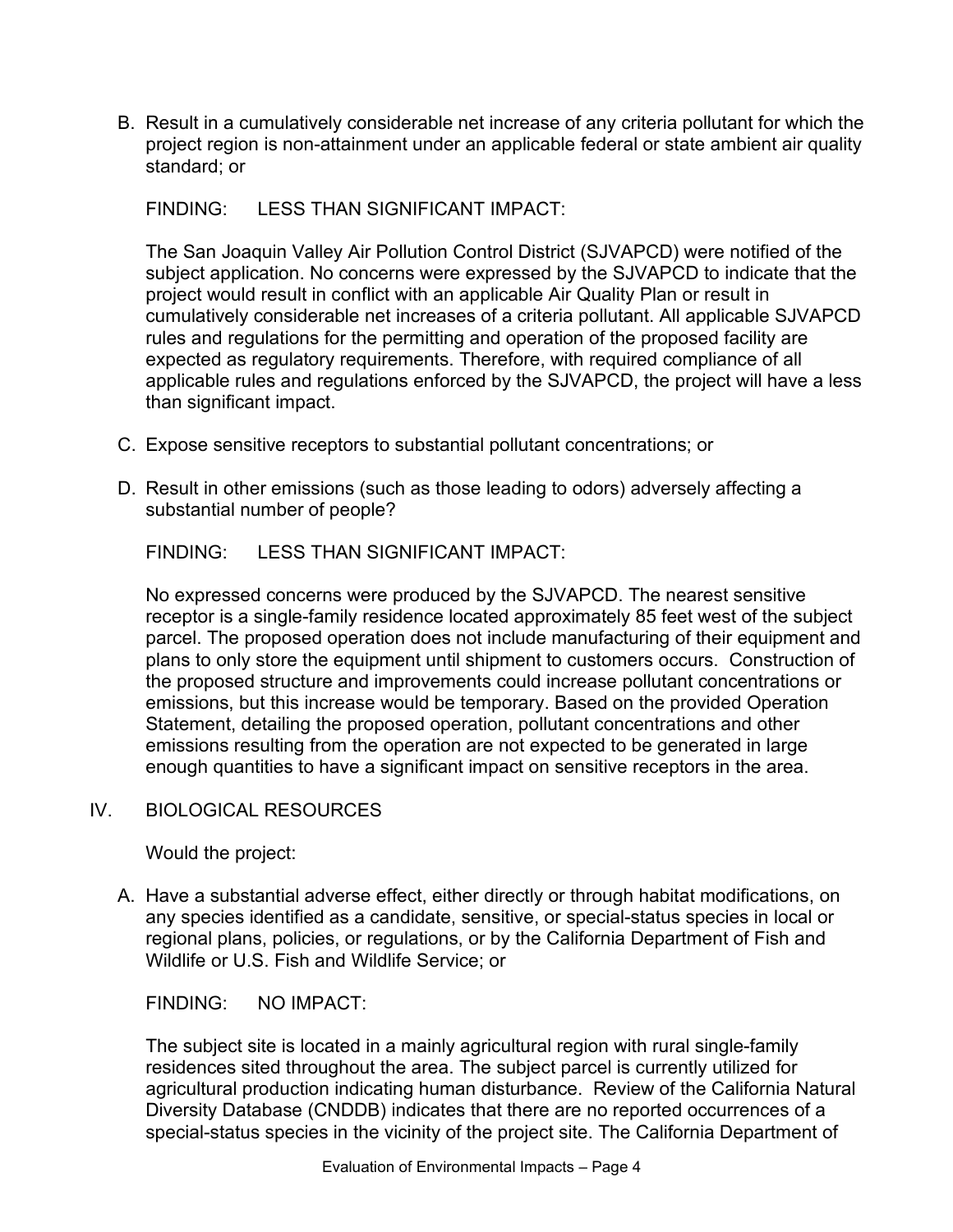Fish and Wildlife and the U.S. Fish and Wildlife Service did not express concern with the project proposal. In considering the human disturbance existing on site due to the agricultural operation and no evidence of a special-status species on the site, the project will not have a substantial adverse effect on special-status species.

- B. Have a substantial adverse effect on any riparian habitat or other sensitive natural community identified in local or regional plans, policies, regulations, or by the California Department of Fish and Wildlife or U.S. Fish and Wildlife Service; or
- C. Have a substantial adverse effect on state or federally-protected wetlands (including, but not limited to, marsh, vernal pool, coastal, etc.) through direct removal, filling, hydrological interruption, or other means; or

FINDING: NO IMPACT:

The subject parcel is located in a mainly agricultural area. There is no riparian habitat or other sensitive natural community identified on the subject parcel. Per the National Wetlands Inventory, the subject property is not located on or near an identified wetland.

D. Interfere substantially with the movement of any native resident or migratory fish or wildlife species or with established native resident or migratory wildlife corridors, or impede the use of native wildlife nursery sites; or

FINDING: LESS THAN SIGNIFICANT IMPACT:

The project proposes to construct a warehouse and office building for the proposed use. In considering the existing agricultural operation, the proposed improvements would change the conditions of the site where movement of any native residence or wildlife species would be affected. However, movement of a resident or wildlife species would not be completely interrupted where a significant impact through total obstruction would occur. There are no wildlife corridors of native wildlife nursery sites identified on the subject parcel.

- E. Conflict with any local policies or ordinances protecting biological resources, such as a tree preservation policy or ordinance; or
- F. Conflict with the provisions of an adopted Habitat Conservation Plan, Natural Community Conservation Plan, or other approved local, regional, or state Habitat Conservation Plan?

FINDING: NO IMPACT:

Departmental and Agency review of the project did not provide evidence of a conflict with the project and any local policy, ordinance, adopted Habitat Conservation Plan, Natural Community Conservation Plan, or other approved local, regional, or state Habitat Conservation Plan.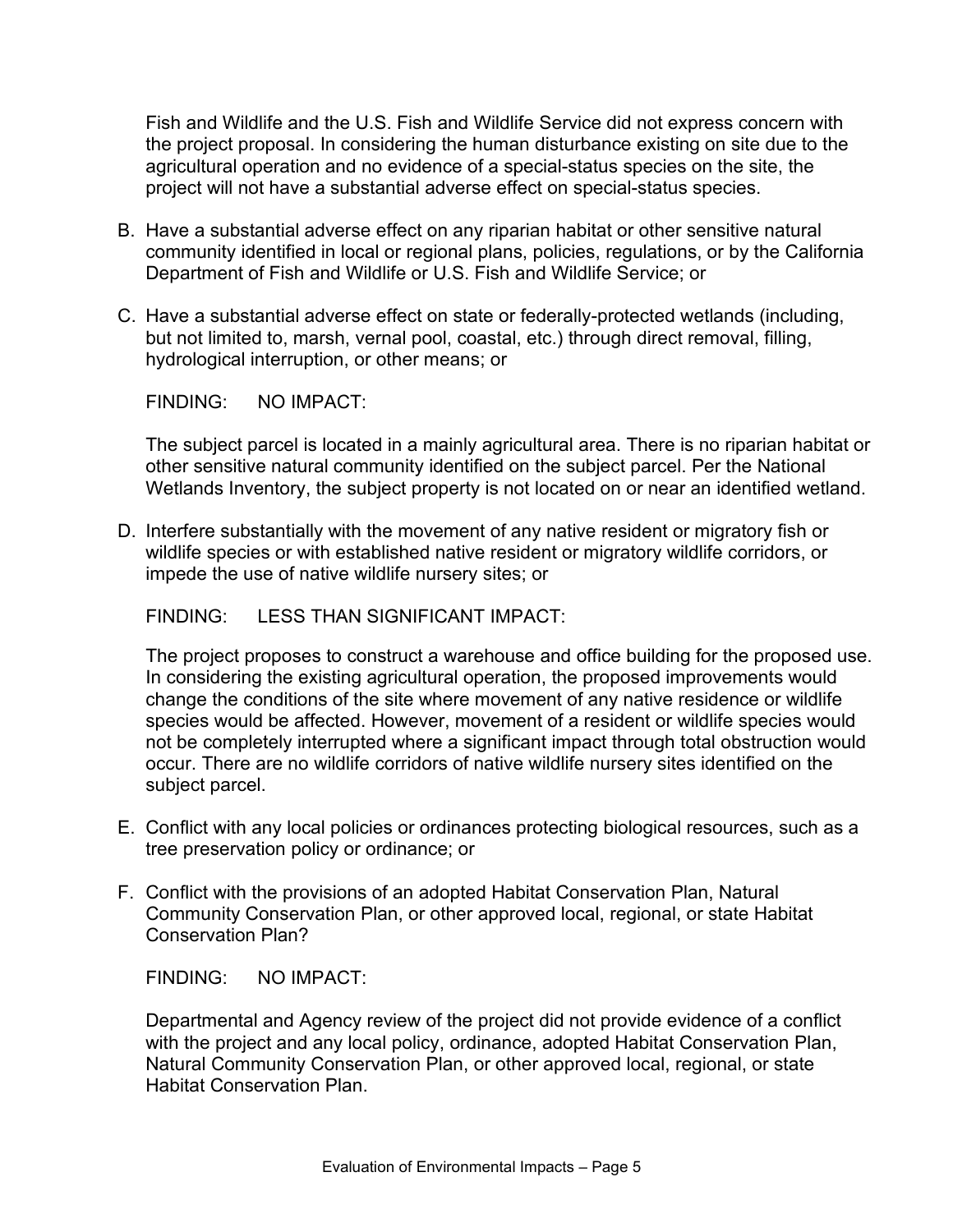### V. CULTURAL RESOURCES

Would the project:

- A. Cause a substantial adverse change in the significance of a historical resource pursuant to Section 15064.5; or
- B. Cause a substantial adverse change in the significance of an archaeological resource pursuant to Section 15064.5; or
- C. Disturb any human remains, including those interred outside of formal cemeteries?

FINDING: LESS THAN SIGNIFICANT IMPACT WITH MITIGATION INCORPORTATED:

The subject property is currently utilized for agricultural production indicating past and ongoing ground disturbance. As no historical or archaeological resource was identified on the subject property from past ground disturbing activities, minimal chances of a cultural resource occurring on the site is seen. In considering the high unlikelihood of a cultural resource being present on the subject site, a mitigation measure will be implemented to address cultural resources in the event they are unearthed during ground disturbing activities related to project construction.

#### *\* Mitigation Measure(s)*

*1. In the event that cultural resources are unearthed during ground-disturbing activities, all work shall be halted in the area of the find. An Archeologist shall be called to evaluate the findings and make any necessary mitigation recommendations. If human remains are unearthed during ground disturbing activities, no further disturbance is to occur until the Fresno County Sheriff-Coroner has made the necessary findings as to origin and disposition. All normal evidence procedures shall be followed by photos, reports, video, and etc. If such remains are determined to be Native American, the Sheriff-Coroner must notify the Native American Commission within 24 hours.*

#### VI. ENERGY

Would the project:

- A. Result in potentially significant environmental impact due to wasteful, inefficient, or unnecessary consumption of energy resources during project construction or operation; or
- B. Conflict with or obstruct a state or local plan for renewable energy or energy efficiency?

FINDING: NO IMPACT: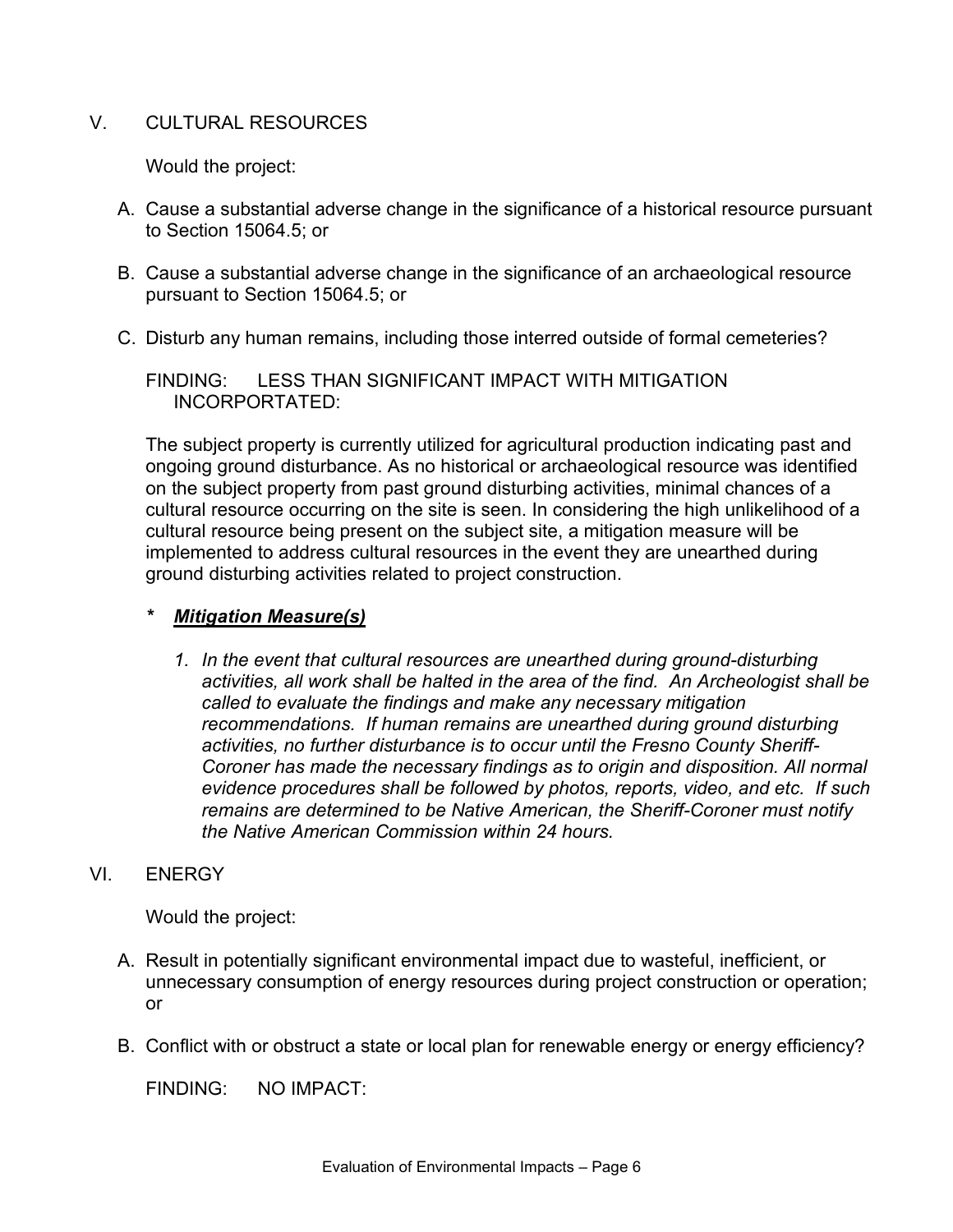The project is not anticipated to result in significant environmental impacts due to wasteful, inefficient, or unnecessary consumption of energy resources during construction or operation. Project construction will be required to comply with the applicable building code related to energy efficiency, and Air Resources Board regulations pertaining to off-road compression-ignition (diesel) engines and equipment and compliance with idling engine restrictions.

VII. GEOLOGY AND SOILS

Would the project:

- A. Directly or indirectly cause potential substantial adverse effects, including the risk of loss, injury, or death involving:
	- 1. Rupture of a known earthquake fault, as delineated on the most recent Alquist-Priolo Earthquake Fault Zoning Map issued by the State Geologist for the area or based on other substantial evidence of a known fault?
	- 2. Strong seismic ground shaking?
	- 3. Seismic-related ground failure, including liquefaction?
	- 4. Landslides?

FINDING: NO IMPACT:

According to Figures 9-4 & 9-5 of the Fresno County General Plan Background Report (FCGPBR) and the California Department of Conservation, Earthquake Hazard Zone Application (EQ Zapp), the project site is not located on or near identified earthquake hazard zone areas. The area of the proposed project is not identified as an area which by nature is subject to these types of seismic effects. No agencies expressed any concerns related to ground shaking, ground failure, liquefaction, or landslides. Construction of the proposed project will be subject to seismic design standards.

B. Result in substantial soil erosion or loss of topsoil; or

FINDING: LESS THAN SIGNIFICANT IMPACT:

The project would result in the addition of impervious surface which would change existing runoff patterns of the subject parcel. Due to this change, the loss of topsoil would occur and soil erosion patterns due to runoff would be altered. The subject site is located in flat agricultural land with no large changes in slope being present that could adversely affect the parcel as a result soil erosion after project construction. Therefore, a less than significant impact is seen due to the loss of topsoil and no adverse effect on soil erosion.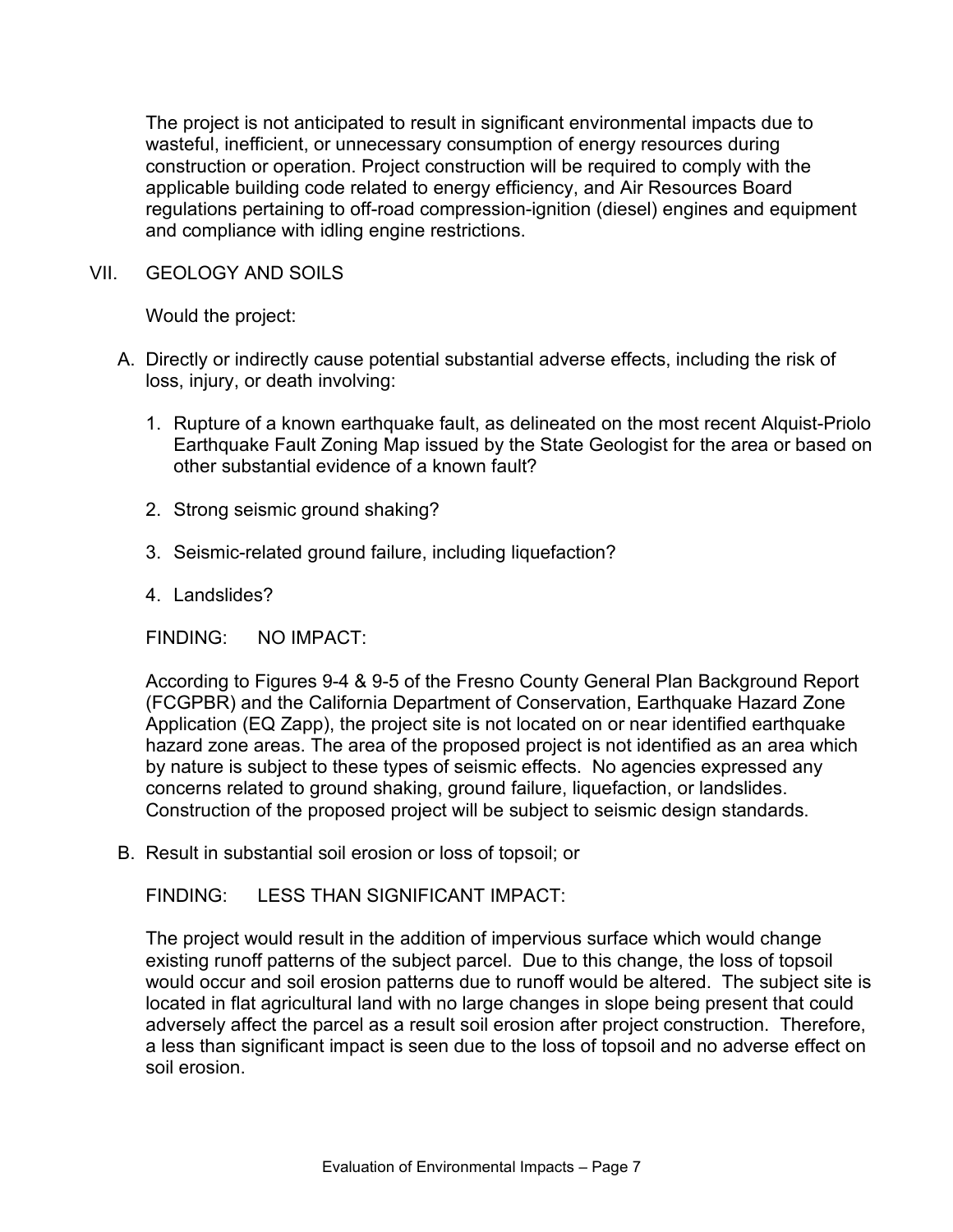C. Be located on a geologic unit or soil that is unstable, or that would become unstable as a result of the project, and potentially result in on- or off-site landslide, lateral spreading, subsidence, liquefaction, or collapse; or

FINDING: NO IMPACT:

Landslides and other forms of slope failure form in response to long-term uplift, mass wasting, and disturbance of slopes. The project site contains naturally flat relief (slopes of no more than three percent), which precludes the possibility of land sliding on-site.

The potential for seismic-related ground failure (lateral spreading and liquefaction) occurring on the project site is minimal because of the absence of high groundwater levels and saturated loose granular soil. The project site is not in an area identified by Fresno County as being susceptible to liquefaction. In addition, the intensity of ground shaking from a large, distant earthquake is expected to be relatively low on the project site and, therefore, would not be severe enough to induce liquefaction on-site.

The San Joaquin Valley in which Fresno County is located is known to experience subsidence. However, the Water, Geology, and Natural Resources Section of the Fresno County Department of Public Works and Planning reviewed the project and expressed no concerns to the proposed project.

D. Be located on expansive soil as defined in Table 18-1-B of the Uniform Building Code (1994), creating substantial direct or indirect risks to life or property; or

FINDING: NO IMPACT:

Per Figure 7-1 of the FCGPBR, Fresno County General Plan Background Report, the project site is not located within an area of known risk of expansive soils.

E. Have soils incapable of adequately supporting the use of septic tanks or alternative wastewater disposal systems where sewers are not available for the disposal of wastewater; or

FINDING: NO IMPACT:

The project proposes to construct a private septic system to service the proposed office and warehouse. The proposed septic system will be subject to the development standards established by the Fresno County Local Area Management Program (LAMP). Further review during building permit phases will be required. Review of the project did not reveal any incompatibilities of the site with the proposed septic system.

F. Directly or indirectly destroy a unique paleontological resource or site or unique geologic feature?

FINDING: NO IMPACT: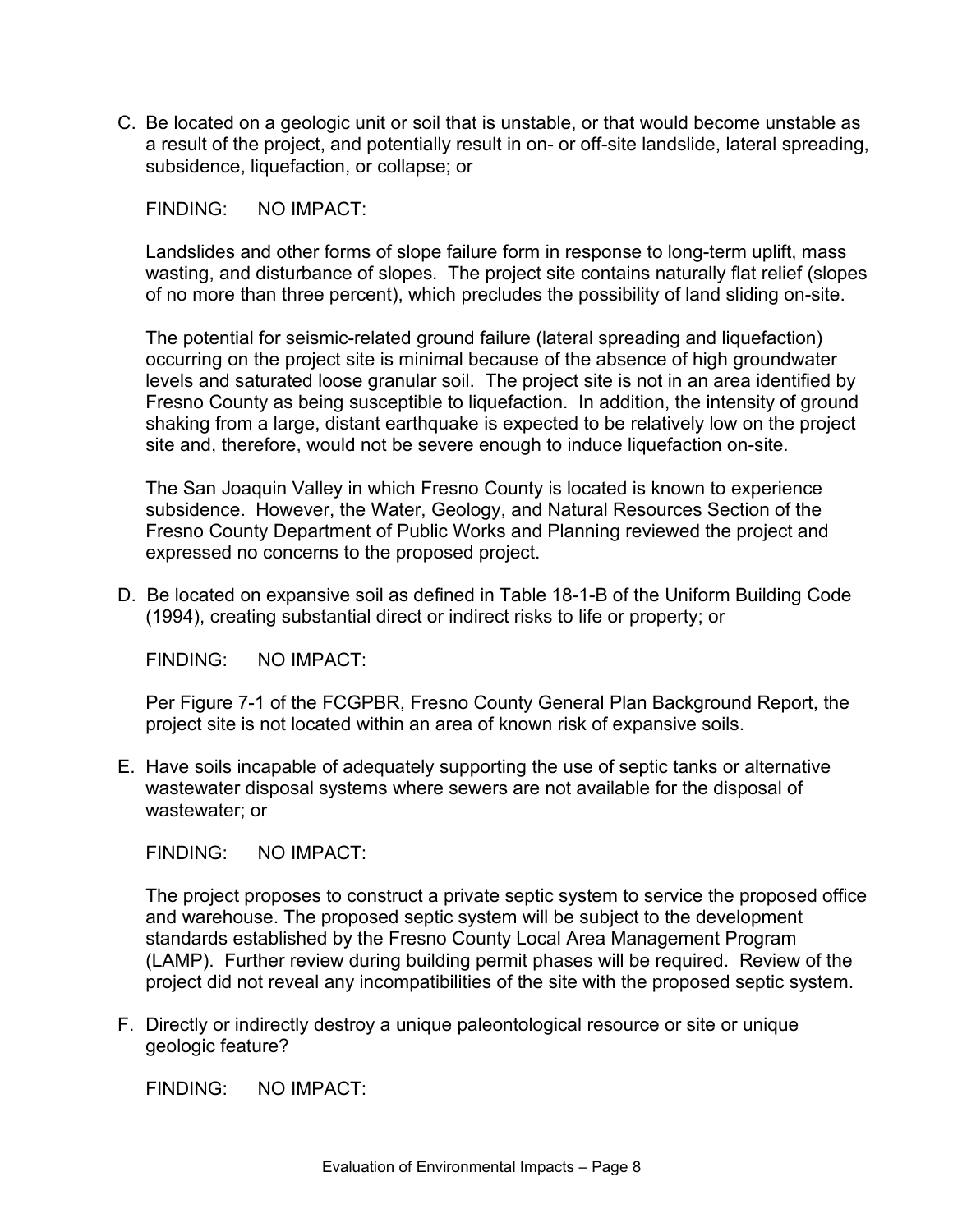The parcel on which the proposed project will be sited is not located within proximity of any area designated to be moderately or highly sensitive for archeological resources. No historical or paleontological resources, unique geological features, or evidence of possible human remains were identified in this analysis. As such, no impact on historical, archeological, or paleontological resources would result from this proposal. A mitigation measure will be implemented to address cultural resources in the unlikely event that they are unearthed during ground-disturbing activities related to the project.

### VIII. GREENHOUSE GAS EMISSIONS

Would the project:

- A. Generate greenhouse gas emissions, either directly or indirectly, that may have a significant impact on the environment; or
- B. Conflict with an applicable plan, policy or regulation adopted for the purpose of reducing the emissions of greenhouse gases?

FINDING: LESS THAN SIGNIFICANT IMPACT:

Greenhouse gas emissions associated with the project would occur over the short-term from construction activities, as stated by Johnson, Johnson and Miller Air Quality Consulting Services in the Air Quality and Greenhouse Gas. Analysis dated June 6, 2022. Review of this application by the Air District indicated that this project, with adherence to the mitigation measure proposed by the Air District, would be in compliance with their policies and regulations adopted for the purpose of reducing the emissions of greenhouse gases. These requirements provide oversight for the project to ensure that standards continue to be met. As they do not address any specific impacts, they will be included as conditions of approval to the Conditional Use Permit associated with this Initial Study. The purpose of District Rule 9510 (Indirect Source Review) is to reduce the growth in both NOx and PM10 emissions associated with development and transportation projects from mobile and area sources associated with construction and operation of development projects. The rule encourages clean air design elements to be incorporated into the development project. In case the proposed project clean air design elements are insufficient to meet the targeted emission reductions, the rule requires developers to pay a fee used to fund projects to achieve off-site emissions reductions. Adherence to the Air District's regulations will ensure less than significant impacts on the release of greenhouse gases.

## IX. HAZARDS AND HAZARDOUS MATERIALS

Would the project:

A. Create a significant hazard to the public or the environment through the routine transport, use, or disposal of hazardous materials; or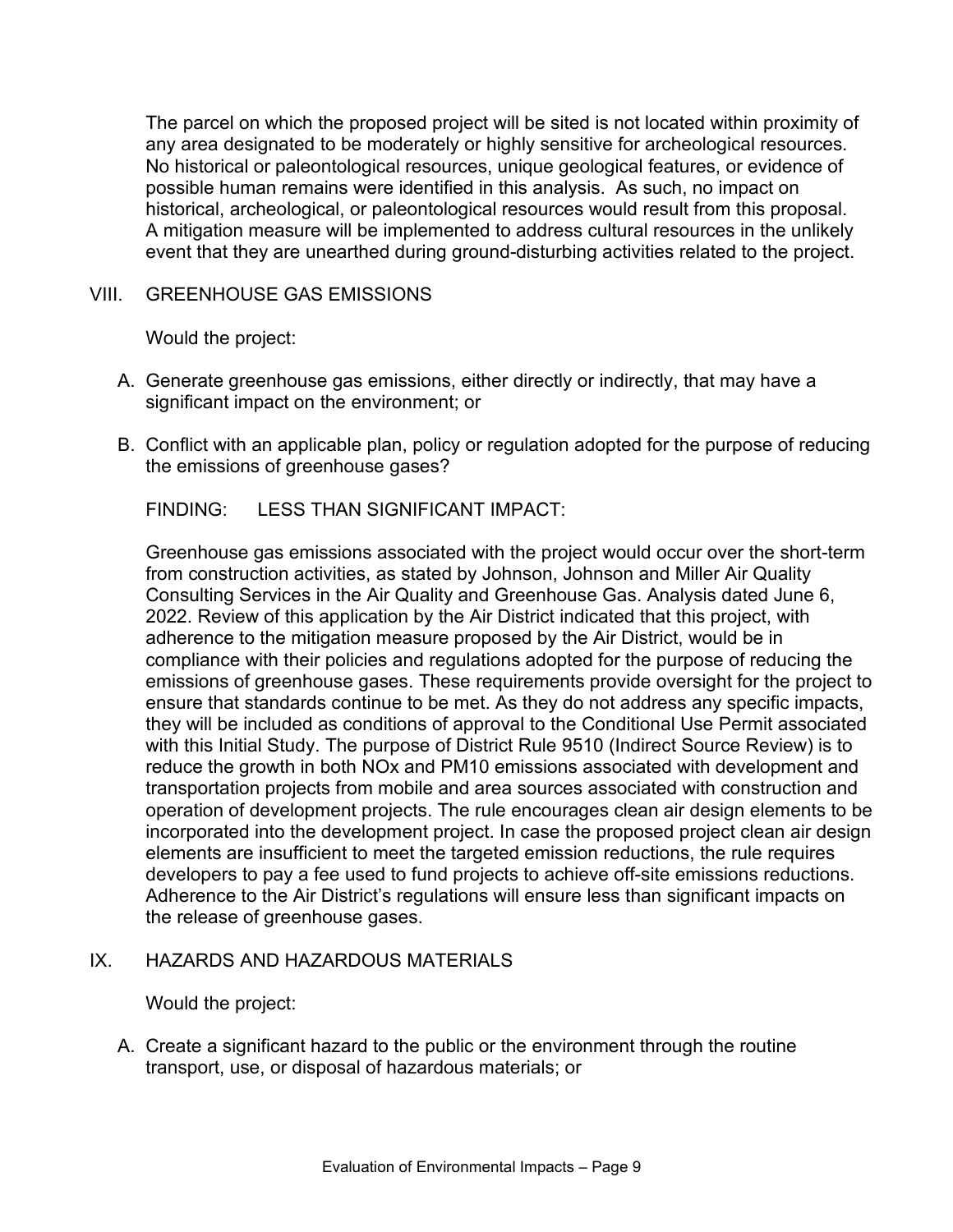B. Create a significant hazard to the public or the environment through reasonably foreseeable upset and accident conditions involving the release of hazardous materials into the environment; or

FINDING: LESS THAN SIGNIFICANT IMPACT:

The Department of Public Health, Environmental Health Division has commented that the project is subject to State and local regulations and standards for using and store hazardous materials and/or hazardous waste. These regulations and standards including preparation of submittal of a Hazardous Materials Business Plan and compliance with California Code of Regulations (CCR), Title 22, Division 4.5. With the projects required compliance of State and local regulations for reporting and handling of hazardous materials and/or waste, the project would have a less than significant impact on the surrounding area.

- C. Emit hazardous emissions or handle hazardous or acutely hazardous materials, substances, or waste within one-quarter mile of an existing or proposed school; or
- D. Be located on a site which is included on a list of hazardous materials sites compiled pursuant to Government Code Section 65962.5 and, as a result, would it create a significant hazard to the public or the environment; or

FINDING: NO IMPACT:

The subject parcel is not located within one-quarter mile of a school. The proposed project site is not listed on the Hazardous Waste and Substances Site List (Cortese List) which is maintained by the California Department of Toxic Substances Control. There are no listed sites located within a half-mile radius of the proposed project site.

E. For a project located within an airport land use plan or, where such a plan has not been adopted, within two miles of a public airport or public use airport, result in a safety hazard or excessive noise for people residing or working in the project area; or

FINDING: NO IMPACT:

The project site is not located within an airport land use plan or within two miles of a public airport or public use airport. For reference, the Reedley Municipal Airport is located approximately 5.24 miles south of the project site and would not affect the project stie or its employees.

F. Impair implementation of or physically interfere with an adopted emergency response plan or emergency evacuation plan; or

FINDING: LESS THAN SIGNIFICANT IMPACT:

Per the Fresno County General Plan, Oliver Avenue is a County maintained road classified as a local road with an existing 50' of road right-of-way and an ultimate rightof-way of 60' per the Fresno County General Plan. Belmont Avenue is a County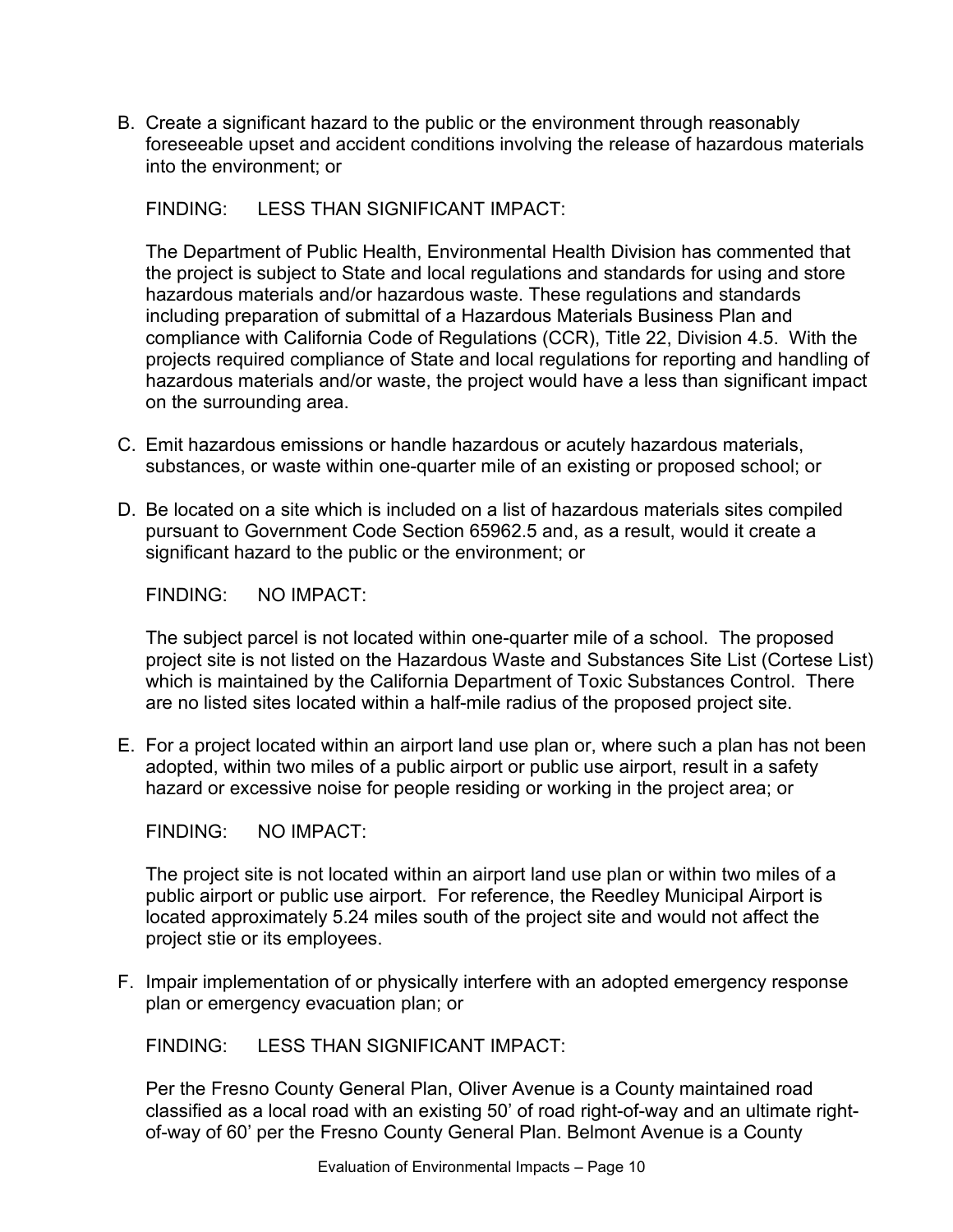maintained road classified as a collector road with an existing 80' of road right-of-way and an ultimate right-of-way of 84' per the Fresno County General Plan. McKenzie Avenue is not a County maintained road. In addition, the Fresno County Department of Public Health, Environmental Health Division which administers the Office of Emergency Services to coordinate planning and preparedness, response and recovery efforts for disasters did not express any concerns regarding emergency response or evacuation plans.

G. Expose people or structures, either directly or indirectly, to a significant risk of loss, injury or death involving wildland fires?

FINDING: NO IMPACT:

Agency and Department review of the subject application did not result in a finding that the project would impair implementation of or physically interfere with an adopted emergency response plan or emergency evacuation plan or expose people or structures to a significant risk of loss, injury, or death involving wildland fires.

X. HYDROLOGY AND WATER QUALITY

Would the project:

- A. Violate any water quality standards or waste discharge requirements or otherwise substantially degrade surface or groundwater quality; or
- B. Substantially decrease groundwater supplies or interfere substantially with groundwater recharge such that the project may impede sustainable groundwater management of the basin; or

FINDING: LESS THAN SIGNIFICANT IMPACT:

The Water and Natural Resources Division and the State Water Resources Control Board have reviewed the project proposal and did not express concern with the application to indicate that the project would result in the violation of water quality or waste discharge requirements nor result in decreased groundwater supplies or interfere substantially with groundwater recharge. The Water and Natural Resources Division indicated in their analysis of the project that the subject parcel is not located within a water short area and will have a less than significant impact on water resources.

- C. Substantially alter the existing drainage pattern of the site or area, including through the alteration of the course of a stream or river or through the addition of impervious surfaces, in a manner which would:
	- 1. Result in substantial erosion or siltation on or off site?
	- 2. Substantially increase the rate or amount of surface runoff in a manner which would result in flooding on or off site?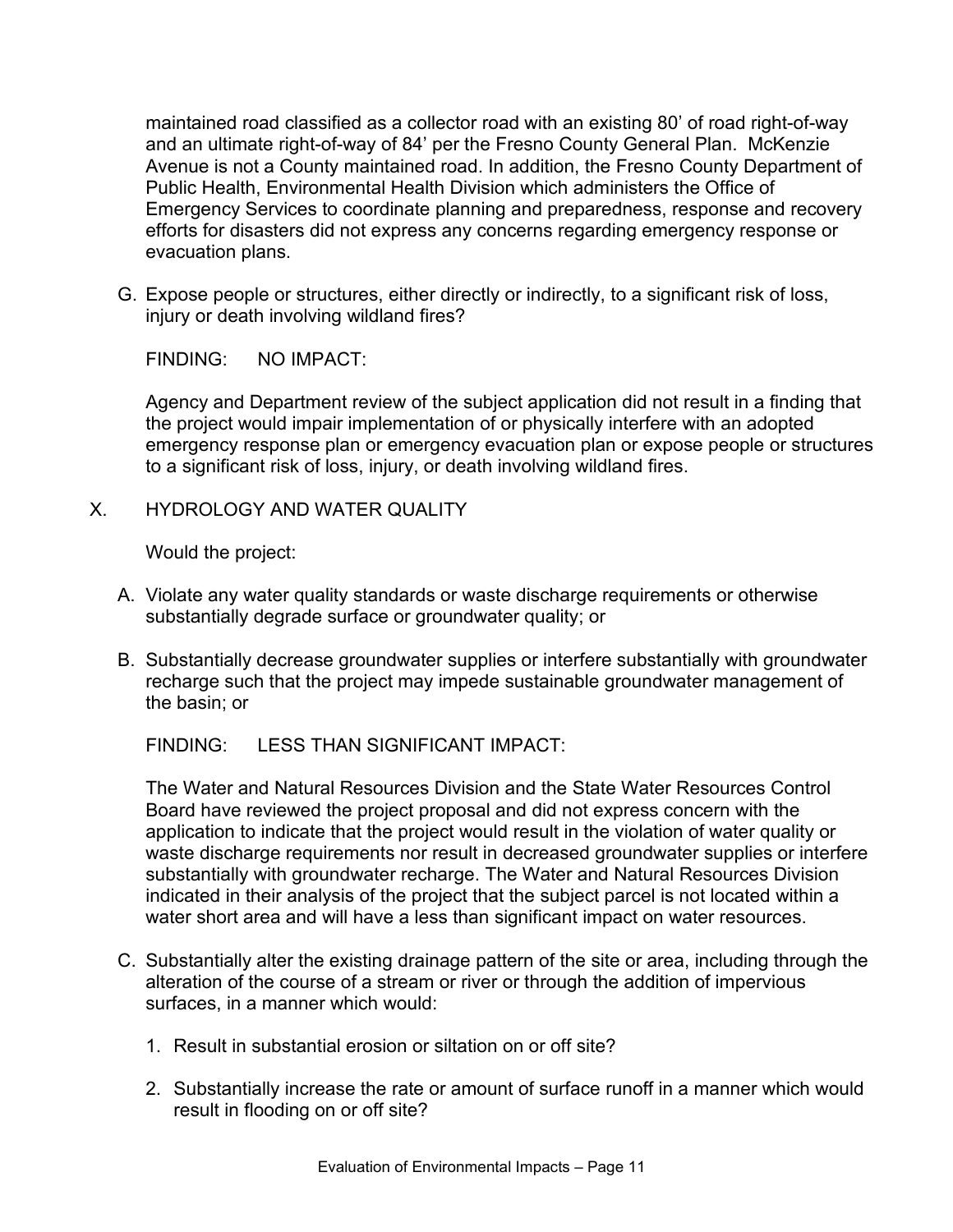- 3. Create or contribute runoff water which would exceed the capacity of existing or planned storm water drainage systems or provide substantial additional sources of polluted runoff; or
- 4. Impede or redirect flood flows?

FINDING: No Impact:

Per FEMA FIRM Panel C2200H, the project site is not located within a flood hazard area and would not affect flood flows.

D. In flood hazard, tsunami, or seiche zones, risk release of pollutants due to project inundation; or

FINDING: NO IMPACT:

Per FEMA FIRM Panel C2200H, the project site is not located within a flood hazard area and would not be affected by flood flows. In addition to not be affected by flood hazards, the project site is not located near a body of water where an increased risk from tsunami or seiche would occur.

E. Conflict with or obstruct implementation of a water quality control plan or sustainable groundwater management plan?

FINDING: LESS THAN SIGNIFICANT IMPACT:

The State Water Resources Control Board and the Water and Natural Resources Division has reviewed the subject application and did not express concern with the project to indicate that a conflict or obstruction for implementation of a water quality control plan or sustainable groundwater management plan exists or would occur as a result of the project.

XI. LAND USE AND PLANNING

Would the project:

A. Physically divide an established community; or

FINDING: NO IMPACT:

The project site is located on the northeast corner of E. McKenzie and N. Oliver Avenue approximately 9.2 miles east of the City of Fresno. The subject site does not block access of the public right-of-way and does not physically divide an established community.

B. Cause a significant environmental impact due to a conflict with any land use plan, policy, or regulation adopted for the purpose of avoiding or mitigating an environmental effect?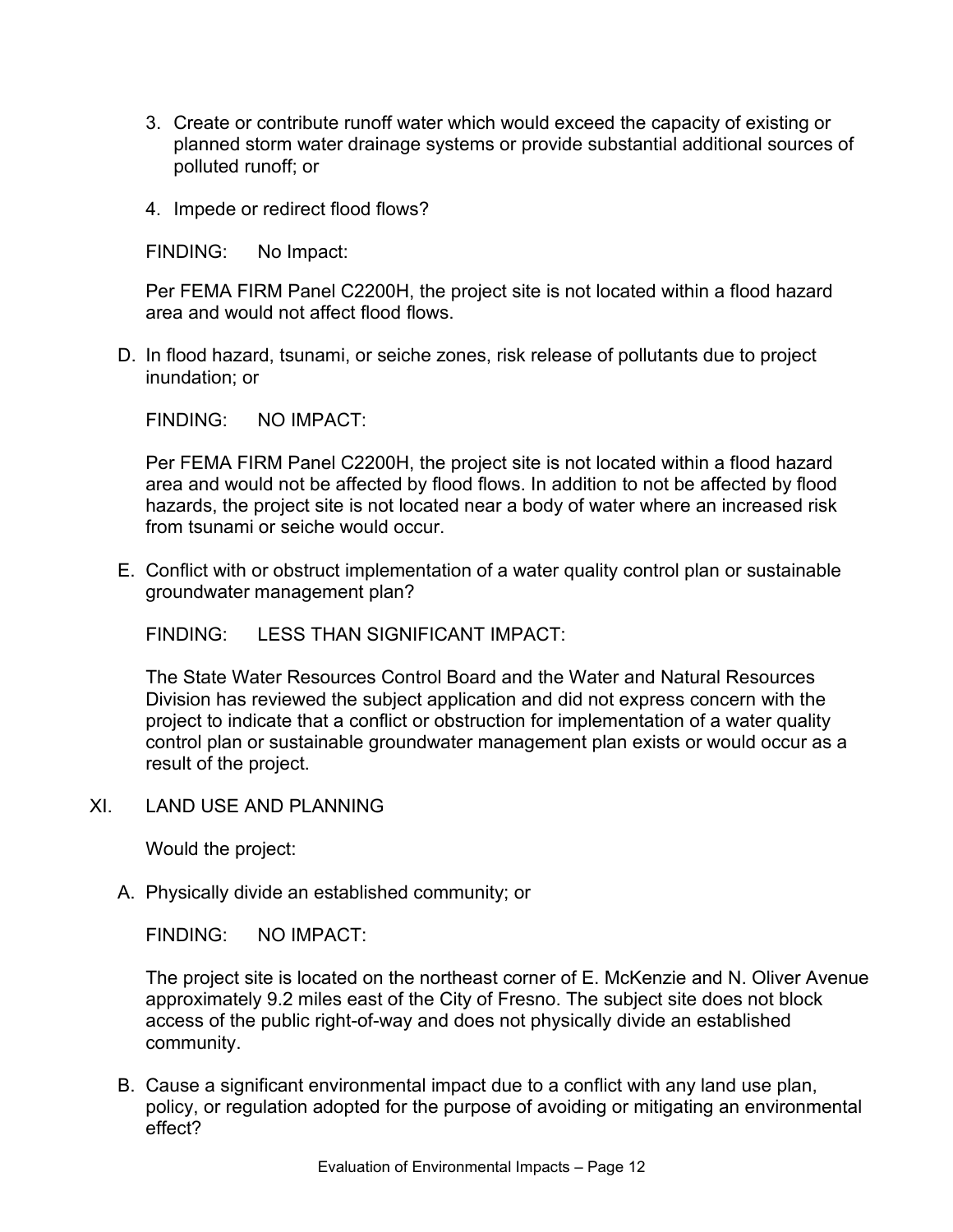## FINDING: LESS THAN SIGNIFICANT IMPACT:

The subject parcel is designated Agriculture in the Fresno County General Plan with development required to be consistent with the General Plan. Goal LU-A reads "To promote the long-term conservation of productive and potentially productive agricultural lands and to accommodate agricultural-support services and agriculturally-related activities that support the viability of agriculture and further the County' economic development goals." This goal relates to the environmental impacts of the loss of productive farmland.

As noted in previous discussion, the subject parcel is currently utilized for agriculture production. General Plan Policies LU-A.3, LU-A.13, and LU-A.14 were identified by the Policy Planning Unit and are deemed relevant for consideration when addressing the subject application.

Review of these relevant General Plan Policies indicate that certain uses subject to discretionary permit shall be considered with additional criteria being included. Criteria includes efficiency of the subject location when compared to more urban locations, operational and physical characteristics of the use in relation to available water resources, and consideration of buffers between non-agricultural uses and agricultural uses.

Through review of applicable General Plan Policies, the conversion of a portion of agricultural productive land to the proposed use is considered less than significant as the proposed use is supportive of agricultural operations and would convert only a portion of the subject parcel with the remainder still being actively farmed.

XII. MINERAL RESOURCES

Would the project:

- A. Result in the loss of availability of a known mineral resource that would be of value to the region and the residents of the state; or
- B. Result in the loss of availability of a locally-important mineral resource recovery site delineated on a local General Plan, Specific Plan or other land use plan?

FINDING: NO IMPACT:

Per Figure 7-7 and 7-8 of the Fresno County General Plan Background Report (FCGPBR) the subject site is not located on an identified mineral resource location or principal mineral producing location.

XIII. NOISE

Would the project result in: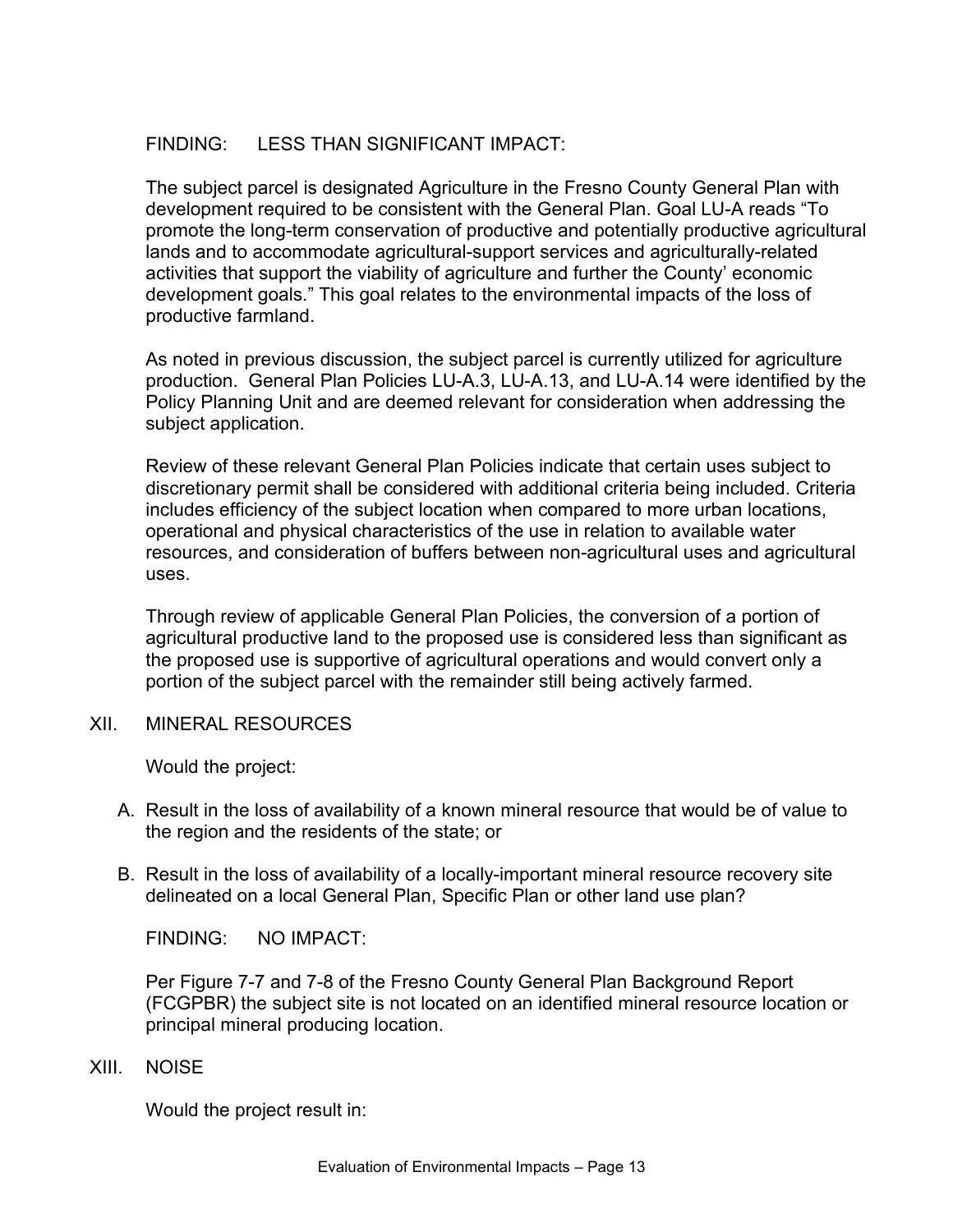- A. Generation of a substantial temporary or permanent increase in ambient noise levels in the vicinity of the project in excess of standards established in the local general plan or noise ordinance, or applicable standards of other agencies; or
- B. Generation of excessive ground-borne vibration or ground-borne noise levels; or
- C. For a project located within the vicinity of a private airstrip or an airport land use plan or, where such a plan has not been adopted, within two miles of a public airport or public use airport, would the project expose people residing or working in the project area to excessive noise levels; or

FINDING: LESS THAN SIGNIFICANT IMPACT:

The Department of Public Health, Environmental Health Division has reviewed the project and commented that the project proposal will be subject to the provisions of the County of Fresno Noise Ordinance. Review of the proposed operation indicate the elevated noise levels would most likely occur from the listed equipment usage and regular delivery. The noise generation is not expected to result in excessive noise levels or deviate from noise normal for the surrounding agricultural area. The project site is not located within two miles of a public airport or public use airport. Therefore, although an increase in noise generation would occur as a result of the project, the noise generation is not expected to exceed thresholds established by the Fresno County Noise Ordinance and would not negatively affect surrounding property owners.

## XIV. POPULATION AND HOUSING

Would the project:

- A. Induce substantial unplanned population growth in an area, either directly (for example, by proposing new homes and businesses) or indirectly (for example, through extension of roads or other infrastructure)?; or
- B. Displace substantial numbers of existing people or housing, necessitating the construction of replacement housing elsewhere?

FINDING: NO IMPACT:

The project will not induce substantial unplanned population growth in the area and does not displace people or housing, necessitating construction of replacement housing elsewhere.

XV. PUBLIC SERVICES

Would the project:

A. Result in substantial adverse physical impacts associated with the provision of new or physically-altered governmental facilities, or the need for new or physically-altered governmental facilities, the construction of which could cause significant environmental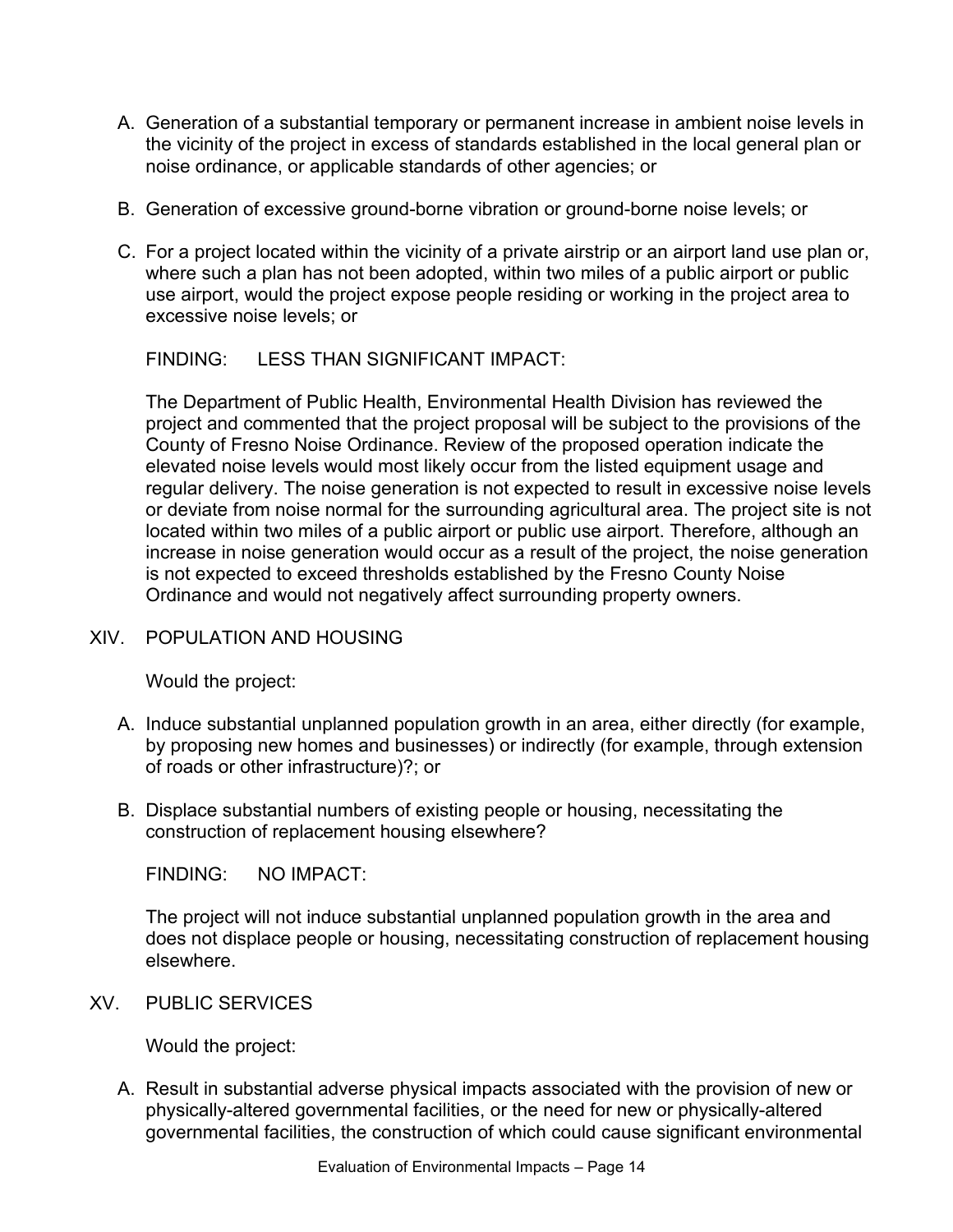impacts, in order to maintain acceptable service ratios, response times or other performance objectives for any of the following public services:

1. Fire protection;

FINDING: NO IMPACT:

The Fresno County Fire Protection District has reviewed the project proposal and did not express concern with the project to indicate impacts to service ratios, response times, or other performance objectives would occur as a result of the project.

- 2. Police protection;
- 3. Schools;
- 4. Parks; or
- 5. Other public facilities?

FINDING: NO IMPACT:

Reviewing agencies and departments did not express concern with the project to indicate that impacts to service ratios, response times, or other performance objectives would occur as a result of the project.

#### XVI. RECREATION

Would the project:

- A. Increase the use of existing neighborhood and regional parks or other recreational facilities such that substantial physical deterioration of the facility would occur or be accelerated; or
- B. Include recreational facilities or require the construction or expansion of recreational facilities, which might have an adverse physical effect on the environment?

FINDING: NO IMPACT:

The project would not result in the increased use of existing neighborhood and regional parks or other recreational facilities and does not include or require construction or expansion of recreational facilities which might have an adverse physical effect on the environment.

#### XVII. TRANSPORTATION

Would the project: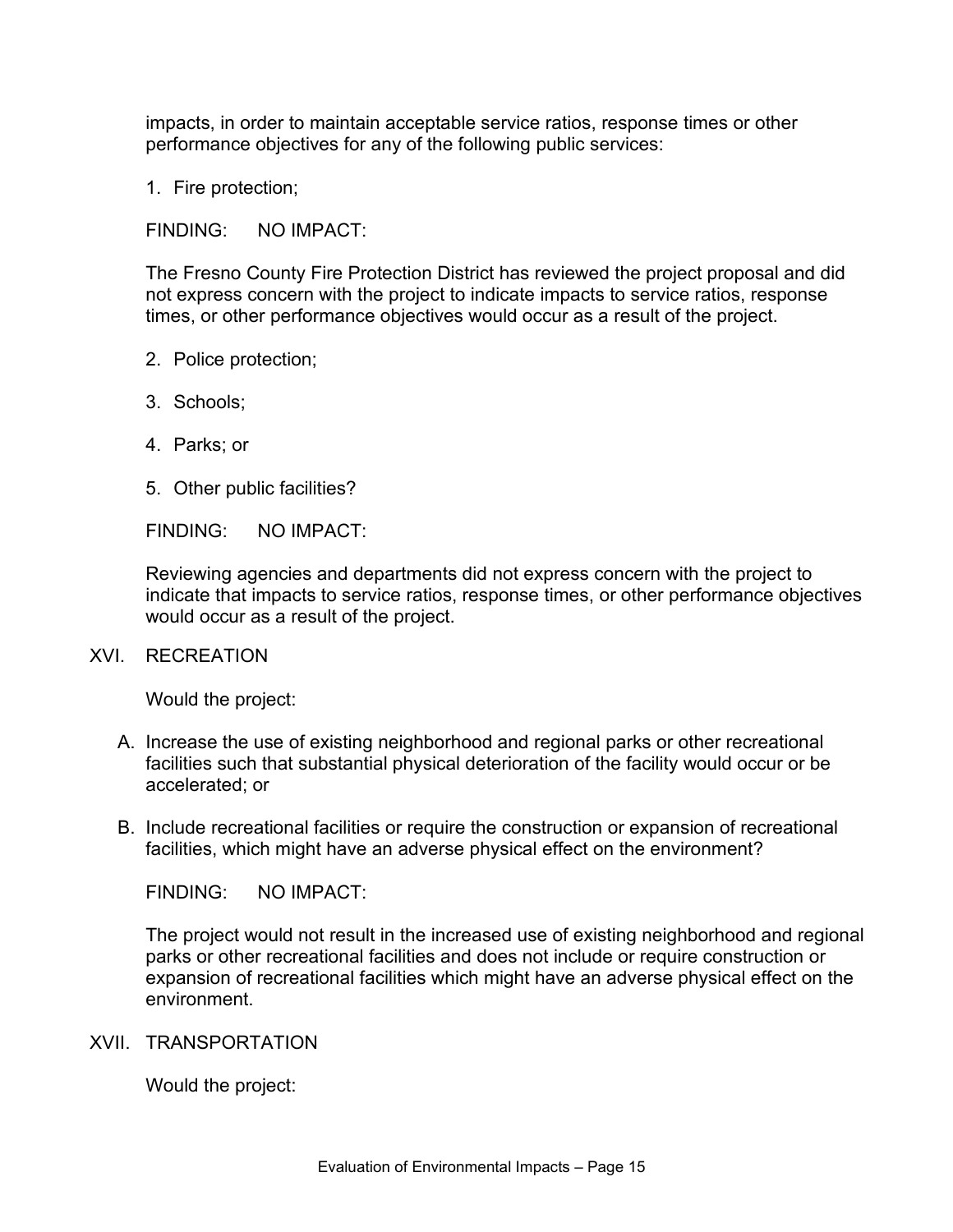- A. Conflict with a program, plan, ordinance, or policy addressing the circulation system, including transit, roadway, bicycle and pedestrian facilities; or
- B. Be in conflict or be inconsistent with the California Environmental Quality Act (CEQA) Guidelines Section 15064.3, subdivision (b); or

FINDING: LESS THAN SIGNIFICANT IMPACT:

Fresno County Road Maintenance and Operations Division reviewed the proposal and determined that a Traffic Impact Study (TIS) with a Vehicle Miles Traveled) VMT Analysis would be required. VRPA Technologies prepared a Transportation Impact Study which addressed both the TIS and the VMT on April 22, 2022.

The VMT report showcases that the project proposes to have a maximum of 81 employees for the operation. In addition to their employee count, 40 delivery trucks are expected to make deliveries to the site every day. In considering the traffic generation resulting from the project and no concerns expressed by reviewing agencies and departments, it has been determined that a less than significant impact would occur.

Additionally, no conflict pertaining to CEQA Guidelines Section 15064.3 subdivision (b) (Determining the Significance of Transportation Impacts) was identified.

- C. Substantially increase hazards due to a geometric design feature (*e.g.*, sharp curves or dangerous intersections) or incompatible uses (*e.g.*, farm equipment); or
- D. Result in inadequate emergency access?

FINDING: NO IMPACT:

The Design Division of the Fresno County Department of Public Works and Planning and the California Department of Transportation (Caltrans) reviewed the subject proposal and required that a Traffic Impact Study (TIS) be prepared to determine impact on County roadway and intersections.

A Traffic Impact Study (TIS) was prepared for the project by VRPA Technologies and dated April 22, 2022. According to the TIS, the project contributes to future year 2042 levels of service below the target Level of Service (LOS), as well as excessive queuing, and will be responsible for payment of an equitable share of the cost of the future improvements at McKenzie and Oliver Avenues.

The Project will cause no increase in the Traffic Index (TI) on the study road segments, and a left-turn lane at the site access driveway is not warranted.

The County Design Division and the Road Maintenance and Operations Division reviewed the TIS and the following mitigation measure, pro-rata share percentage and estimated cost identified by the County Design Division shall apply to the project to ensure potential traffic impacts are mitigated /addressed to less than significant levels: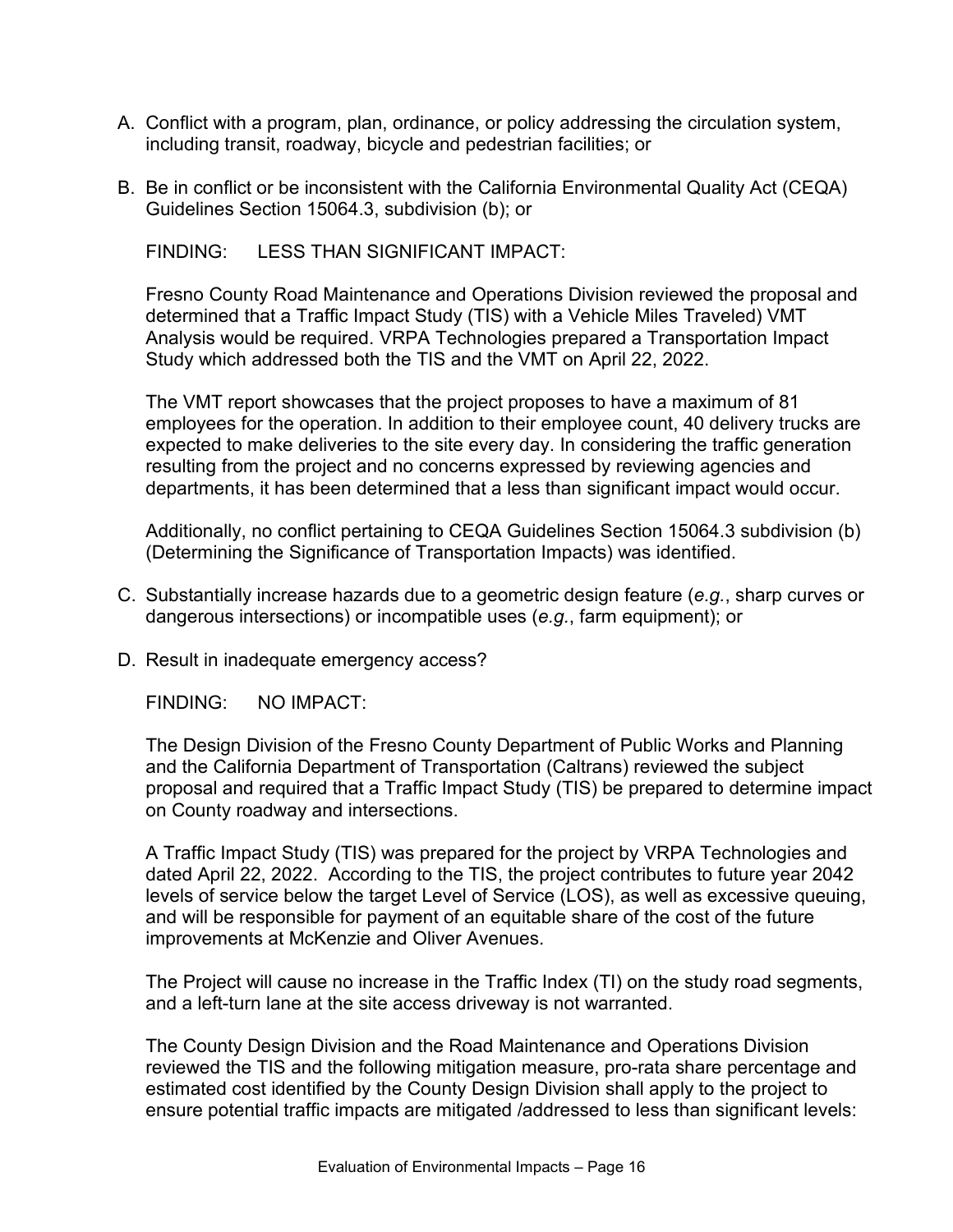## **\*** *Mitigation Measures***:**

- *1. Prior to the issuance of building permits for the uses allowed on AE-20 zoned property, the applicant shall enter into an agreement with the County of Fresno agreeing to participate on a pro-rata basis per acreage developed in the funding of future off-site traffic improvements defined in items 'a' below. The traffic improvements and the project's maximum pro-rata share based on 76.22 acres of the associated costs are as follows:*
	- *a. The project's maximum share for the 2042 scenario is \$763,155 (includes 15% of the total cost of construction,15% preliminary engineering, and 15% construction engineering)*
- *The County shall update cost estimates for the above specified improvements prior to execution of the agreement. The Board of Supervisors pursuant to Ordinance Code Section 17.88 shall adopt a Public Facilities Fee addressing the updated pro-rata costs. The Public Facilities Fee shall be related to off-site road improvements, plus costs required for inflation based on the Engineering New Record (ENR) 20 Cities Construction Cost Index.*

# XVIII. TRIBAL CULTURAL RESOURCES

Would the project:

- A. Cause a substantial adverse change in the significance of a tribal cultural resource, defined in Public Resources Code Section 21074 as either a site, feature, place, cultural landscape that is geographically defined in terms of the size and scope of the landscape, sacred place, or object with cultural value to a California Native American tribe, and that is:
	- 1. Listed or eligible for listing in the California Register of Historical Resources, or in a local register of historical resources as defined in Public Resources Code Section 5020.1(k); or
	- 2. A resource determined by the lead agency, in its discretion and supported by substantial evidence, to be significant pursuant to criteria set forth in subdivision (c) of Public Resources Code Section 5024.1? (In applying the criteria set forth in subdivision (c) of Public Resource Code Section 5024.1, the lead agency shall consider the significance of the resource to a California Native American tribe.)

#### FINDING: LESS THAN SIGNIFICANT IMPACT WITH MITIGATION INCORPORTATED:

The subject site has been previously developed for citrus orchards and surrounds areas zoned for Agricultural uses, suggesting minimal chance of a cultural resources occurring on the project site. Under the provisions of Assembly Bill 52 (AB 52), participating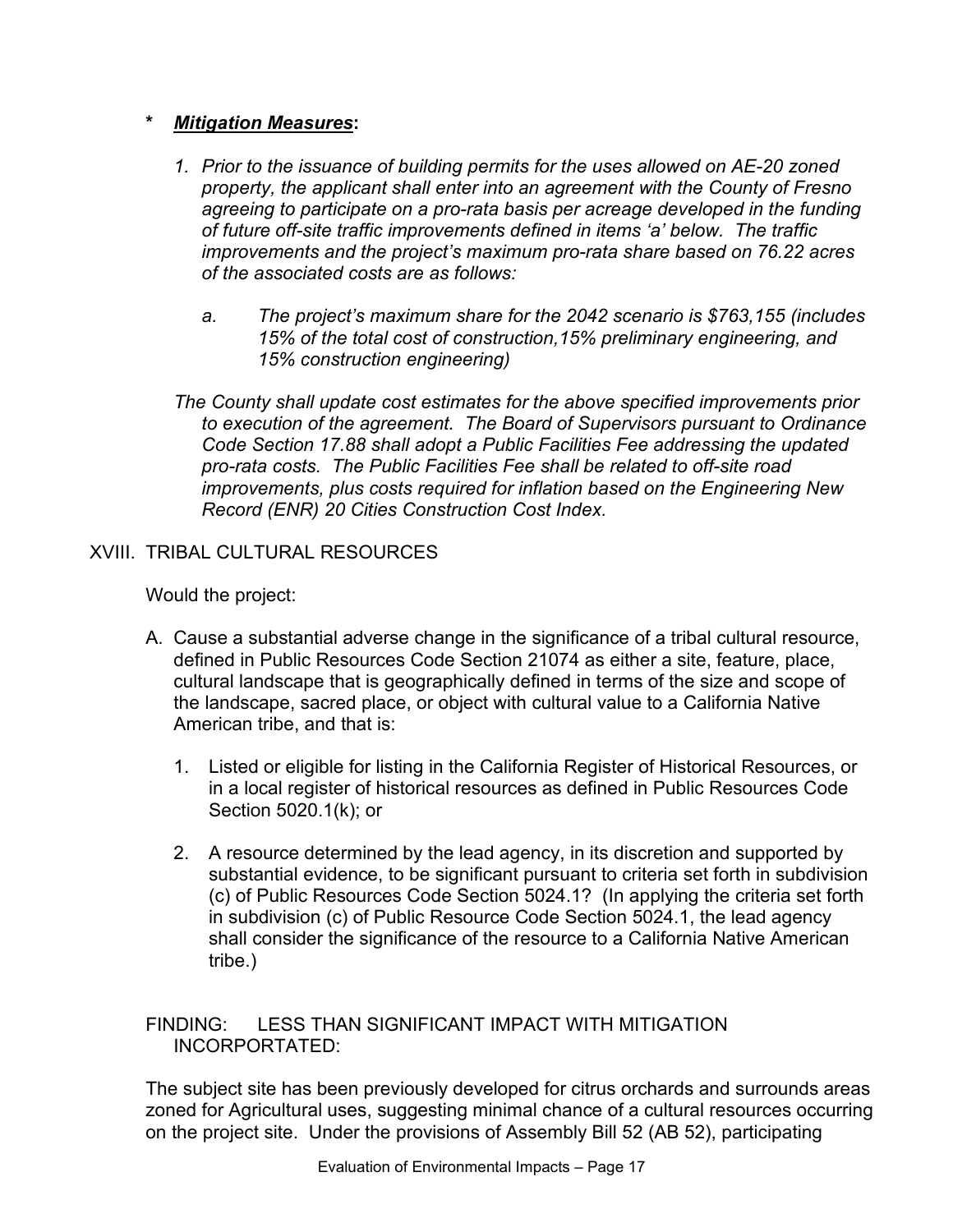California Native American Tribes were notified of the project proposal and given the opportunity to enter into consultation with the County on addressing potential tribal cultural resources. No concerns were expressed by notified California Native American Tribes and no consultation request was received. Therefore, mitigation will be implemented to address tribal cultural resources in the unlikely event they are unearthed during ground-disturbing activities related to the project.

## *\* Mitigation Measure(s)*

*1. See Section V. Cultural Resources A., B., and C. Mitigation Measure #1*

## XIX. UTILITIES AND SERVICE SYSTEMS

Would the project:

A. Require or result in the relocation or construction of new or expanded water, wastewater treatment or storm water drainage, electric power, natural gas, or telecommunications facilities, the construction or relocation of which could cause significant environmental effects; or

FINDING: NO IMPACT:

The project does not require or result in the relocation or construction or new or expanded public services. The project will be expected to connect to existing services if available and construct private facilities that comply with State and local standards.

B. Have sufficient water supplies available to serve the project and reasonably foreseeable future development during normal, dry and multiple dry years; or

# FINDING: LESS THAN SIGNIFICANT IMPACT:

The Water and Natural Resources Division and the State Water Resources Control Board did not express concern with the project's potential impact on water supplies. The Water and Natural Resources Division determined that the project would have a less than significant impact on water resources in the area. Therefore, water supplies have been determined to be sufficient and the project would have a less than significant impact.

C. Result in a determination by the wastewater treatment provider which serves or may serve the project that it has adequate capacity to serve the project's projected demand in addition to the provider's existing commitments; or

FINDING: NO IMPACT:

The project proposes to construct a private septic system to service the proposed operation. The septic system will be subject to local standards and regulations for development of a private septic system established under the Fresno County Local Area Management Program (LAMP). This would include review and permitting of the septic system. Therefore, in considering the additional review and permitting of a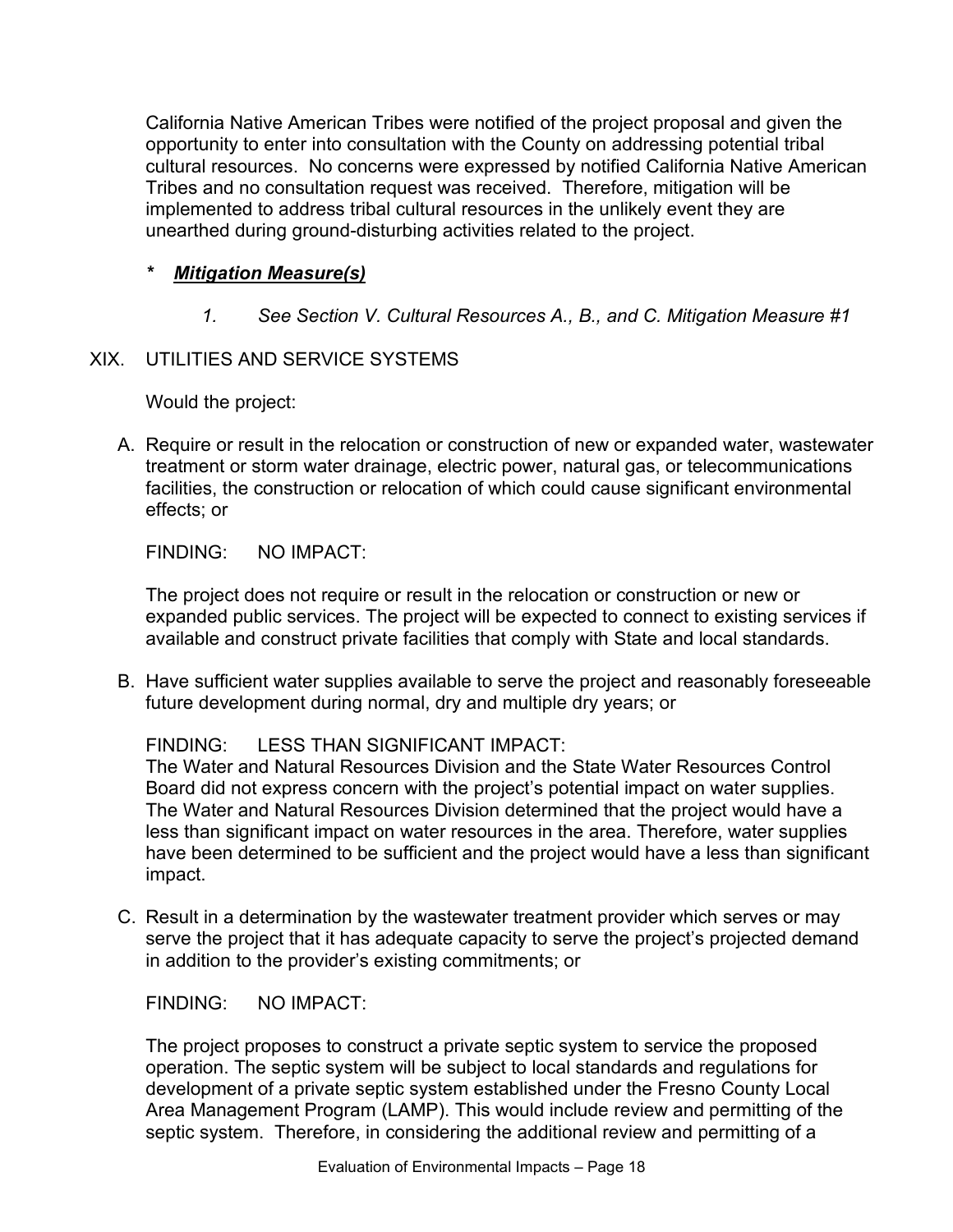private septic system, the project would have no impact in terms of wastewater treatment availability.

- D. Generate solid waste in excess of State or local standards, or in excess of the capacity of local infrastructure, or otherwise impair the attainment of solid waste reduction goals; or
- E. Comply with federal, state, and local management and reduction statutes and regulations related to solid waste?

FINDING: LESS THAN SIGNIFICANT IMPACT:

Reviewing agencies and departments did not provide concern with the project in terms of solid waste production. As no concerns were expressed and based on the estimated solid waste generation from the proposed operation, the project is expected to generate a less than significant amount of solid waste and would comply with federal, state and local management and reduction statutes for solid waste.

XX. WILDFIRE

If located in or near state responsibility areas or lands classified as very high fire hazard severity zones, would the project:

- A. Substantially impair an adopted emergency response plan or emergency evacuation plan, or telecommunications facilities, the construction or relocation of which could cause significant environmental effects; or
- B. Due to slope, prevailing winds, and other factors, exacerbate wildfire risks, and thereby expose project occupants to pollutant concentrations from a wildfire or the uncontrolled spread of a wildfire; or
- C. Require the installation or maintenance of associated infrastructure (such as roads, fuel breaks, emergency water sources, power lines or other utilities) that may exacerbate fire risk or that may result in temporary or ongoing impacts to the environment; or
- D. Expose people or structures to significant risks, including downslope or downstream flooding or landslides, as a result of runoff, post-fire slope instability, or drainage changes?

FINDING: NO IMPACT:

Based on the 2007 Fresno County Fire Hazard Severity Zones in the LRA Map, the project site is not located in a State Responsibility Area or lands classified as very high fire hazard severity zones.

XXI. MANDATORY FINDINGS OF SIGNIFICANCE

Would the project: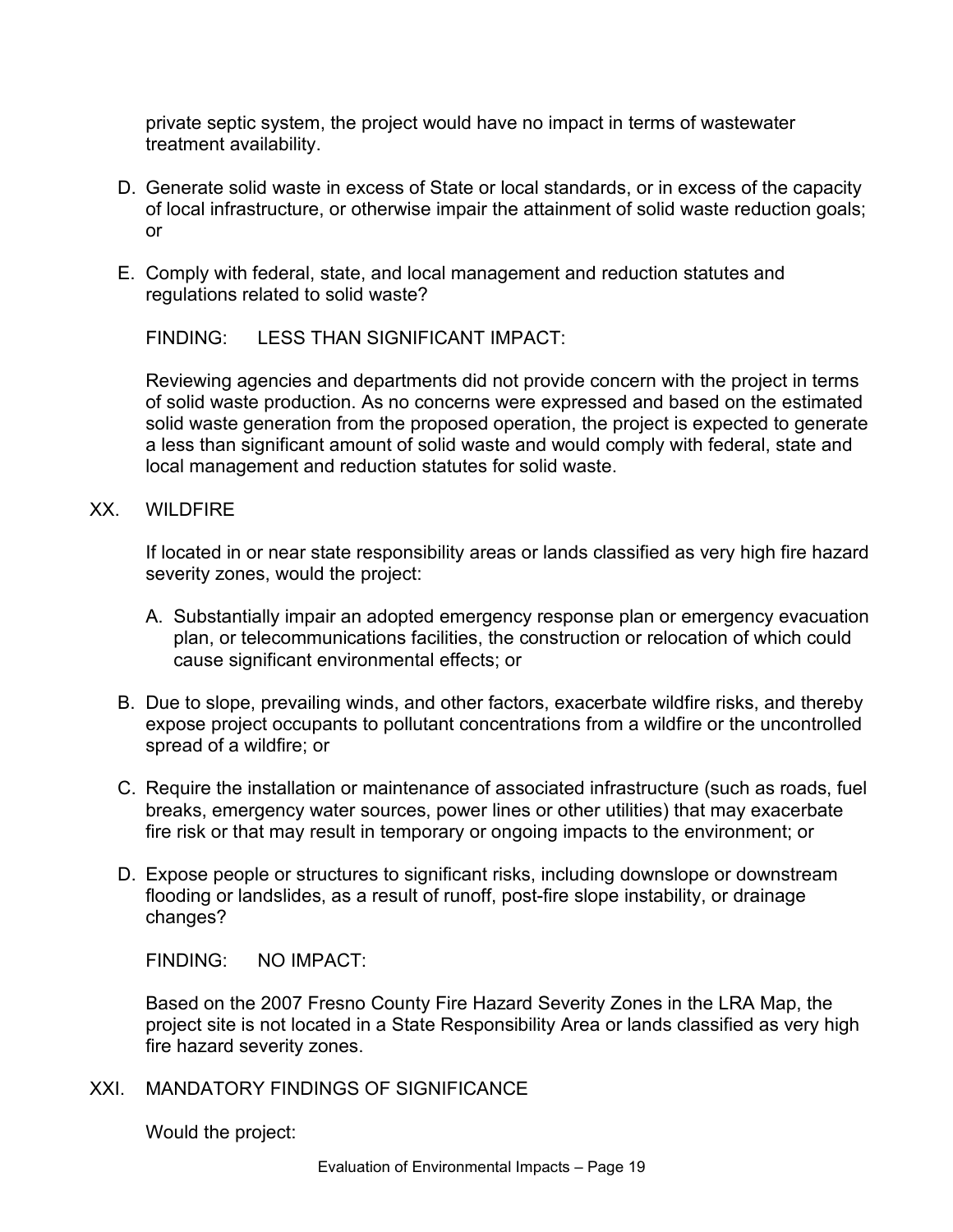A. Have the potential to substantially degrade the quality of the environment, substantially reduce the habitat of a fish or wildlife species, cause a fish or wildlife population to drop below self-sustaining levels, threaten to eliminate a plant or animal community, substantially reduce the number, or restrict the range of a rare or endangered plant or animal or eliminate important examples of the major periods of California history or prehistory; or

FINDING: NO IMPACT:

The subject property is located in a mainly agricultural and rural residential area. Due to the amount of disturbance associated with the project site and absence of any reported occurrences of a species on the site per the California Natural Diversity Database, the project will not have an impact that could substantially degrade the quality of the environment or reduce the number of an animal/plant community.

B. Have impacts that are individually limited, but cumulatively considerable ("cumulatively considerable" means that the incremental effects of a project are considerable when viewed in connection with the effects of past projects, the effects of other current projects, and the effects of probable future projects); or

FINDING: LESS THAN SIGNIFICANT IMPACT:

Aesthetics, Cultural Resources and Tribal Cultural Resources were determined to have a less than significant impact with Mitigation Measures implemented. Discussion of the projects impacts on their respective resources could be considered cumulative, but as noted, with the implementation of mitigation measures, would reduce the project's impact to a less than significant level.

C. Have environmental effects which will cause substantial adverse effects on human beings either directly or indirectly?

FINDING: NO IMPACT:

Analysis of the project has determined that environmental effects resulting from the project would not cause substantial adverse effects on human beings.

#### **CONCLUSION/SUMMARY**

Based upon the Initial Study prepared for Conditional Use Permit Application No. 3724, staff has concluded that the project will not have a significant effect on the environment. It has been determined that there would be no impacts to Mineral Resources, Population and Housing, Public Services, Recreation, and Wildfire

Potential impacts related to Agricultural and Forestry Resources, Air Quality, Biological Resources, Energy, Geology and Soils, Greenhouse Gas Emissions, Hazards and Hazardous Materials, Hydrology and Water Quality, Land Use Planning, Noise, Transportation, and Utilities and Service Systems have been determined to be less than significant. Potential